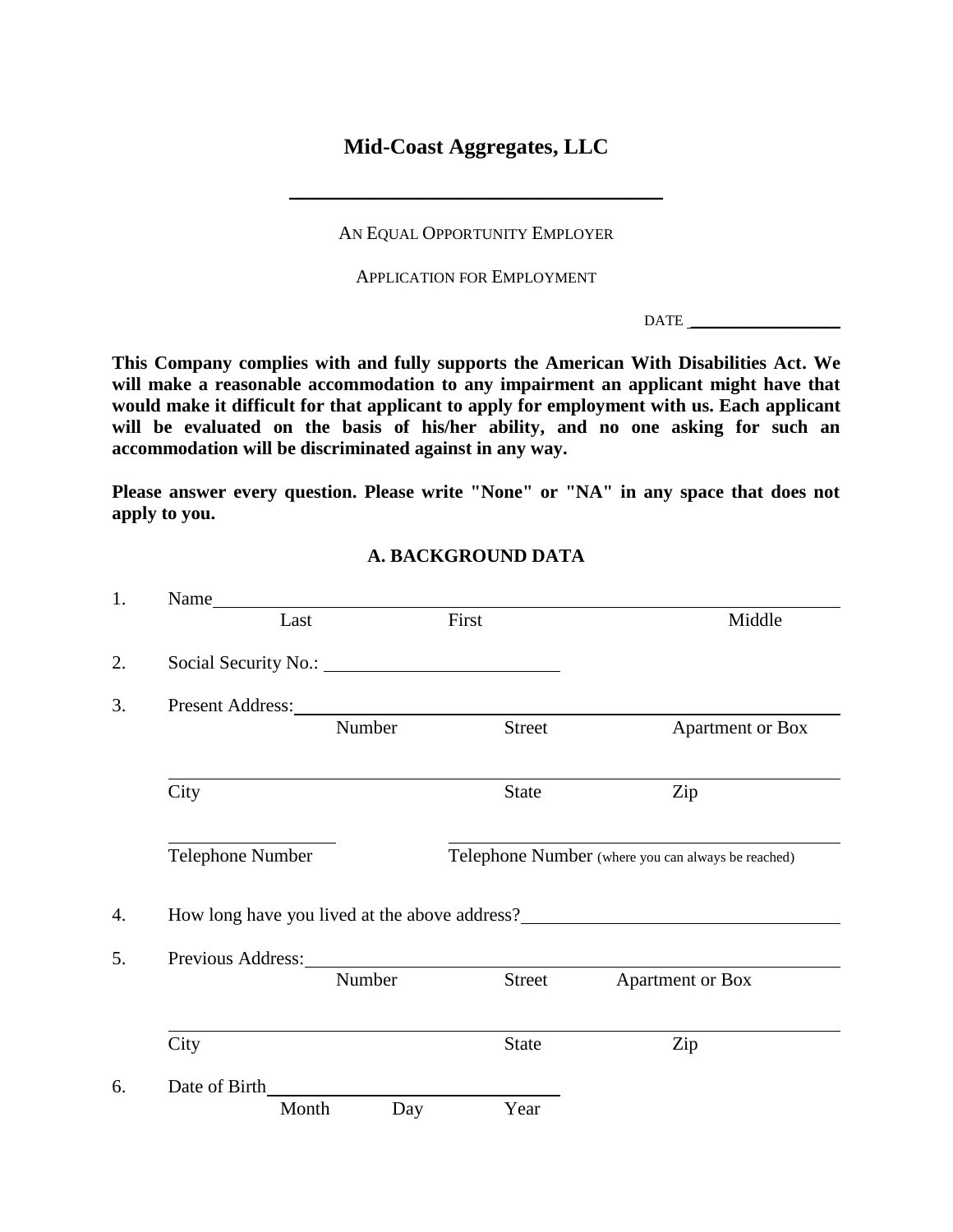7. Have you been convicted of a crime other than minor traffic violations within the past 10 years? (An affirmative answer will not necessarily disqualify you from employment)  $\square$  Yes  $\square$  No

8. Have you ever had a criminal charge or civil action brought against you in connection with any matter relating to your past or present employment.

Explain Explain

#### **B. WORK YOU ARE APPLYING FOR**

- 1. What job or type of work are you applying for?
- 2. Would you be available and willing to work overtime?  $\Box$  Yes  $\Box$  No
- 3. Why are you interested in employment with us?

#### **C. MILITARY SERVICE**

- 1. Have you been in the military service (including active duty, National Guard and Reserve?)  $\Box$  Yes  $\Box$  No
- 2. Period of active duty: From to
- 3. Highest rank held?
- 4. List all types of training you received in the military service:
- 5. What was your primary MOS or job?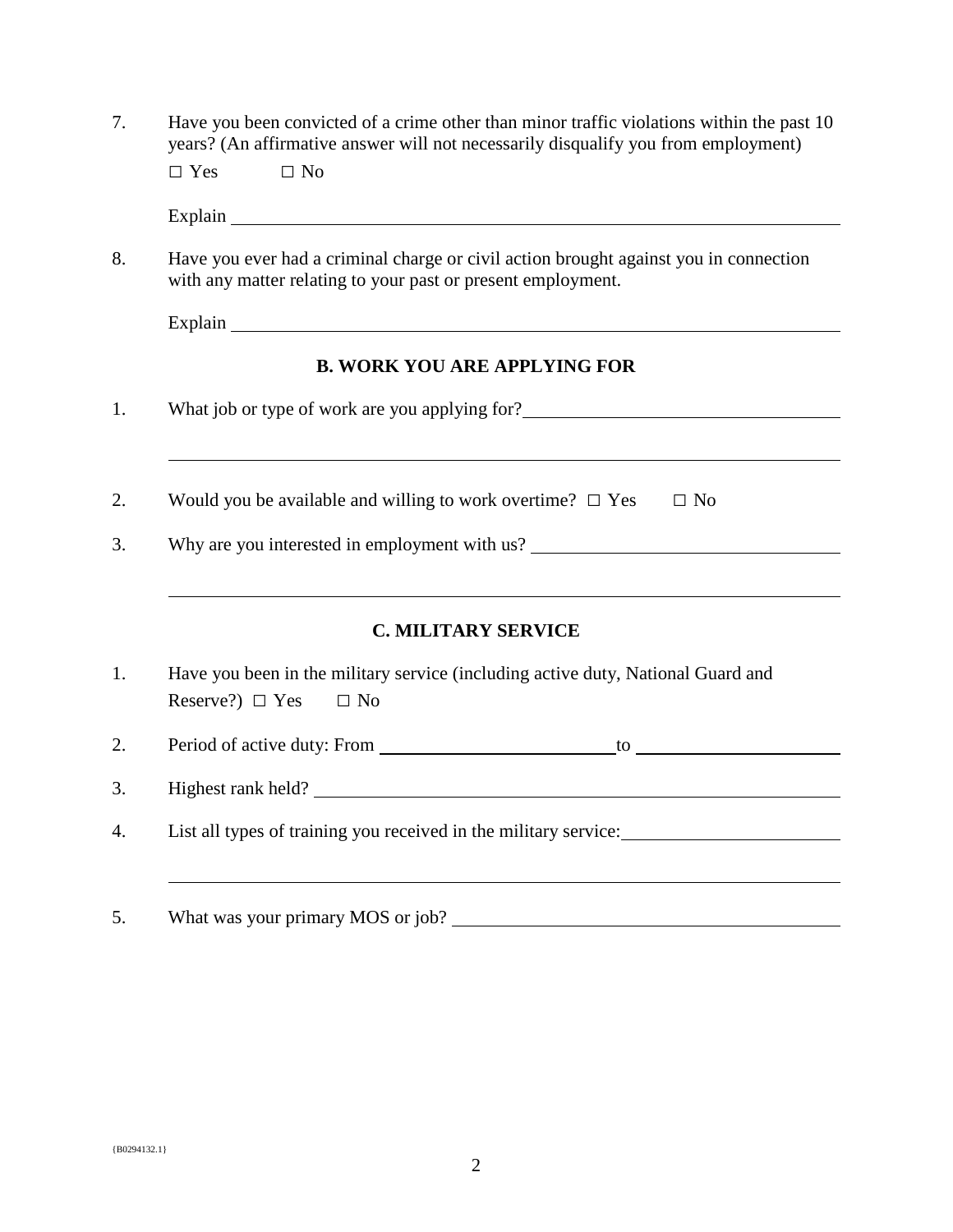#### **D. PREVIOUS EMPLOYMENT**

| Name, Address and Type of<br><b>Business</b> | <b>Time Employed</b> | <b>Jobs Held</b> | <b>Reason You</b><br>Left | <b>Name of Supervisor</b> |
|----------------------------------------------|----------------------|------------------|---------------------------|---------------------------|
|                                              |                      |                  |                           |                           |
|                                              |                      |                  |                           |                           |
|                                              |                      |                  |                           |                           |
|                                              |                      |                  |                           |                           |
|                                              |                      |                  |                           |                           |
|                                              |                      |                  |                           |                           |
|                                              |                      |                  |                           |                           |

| May we contact the above employers: $\Box$ Yes | $\Box$ No |
|------------------------------------------------|-----------|
|                                                |           |

| (List those not to contact) |  |
|-----------------------------|--|
|-----------------------------|--|

### **E. TRAINING**

- 1. Have you taken or are you now taking any type of training or courses at trade or vocational schools, business school, vocational courses, correspondence courses, etc.? □ Yes □ No
- 2. If so, please answer the following: Name of institution or school at or from which you received the training:  $\qquad \qquad$

Type of training received: Length of time you took each course or training: Did you complete the training or course?  $\Box$  Yes  $\Box$  No Describe the skills or types of work you learned in each such training or course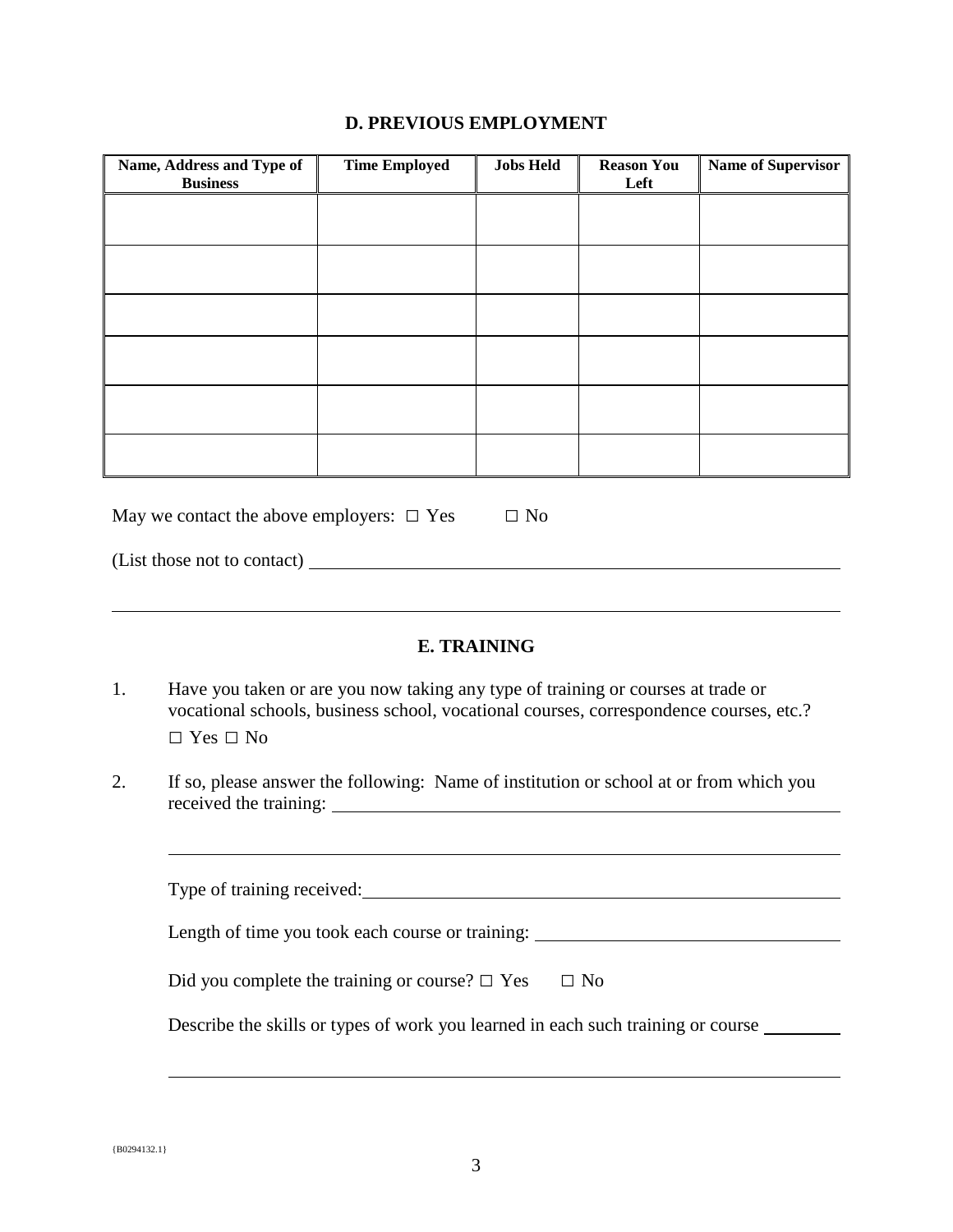## **F. DRIVERS LICENSE INFORMATION**

| 1. | Valid driver's license $#$                                                                                           |           |
|----|----------------------------------------------------------------------------------------------------------------------|-----------|
| 2. | Do you have a C.D.L. license? $\Box$ Yes $\Box$ No If Yes, what class?<br>Expires $\frac{\sqrt{2}}{2}$               |           |
| 3. | Have you had any traffic violations other than non-moving violations in the last five<br>years? $\Box$ Yes $\Box$ No |           |
|    |                                                                                                                      |           |
|    |                                                                                                                      |           |
| 4. | Have you ever been arrested for driving under the influence of alcohol? $\Box$ Yes                                   | $\Box$ No |
|    |                                                                                                                      |           |
|    |                                                                                                                      |           |
| 5. | Have you ever had your driver's license suspended or revoked? $\Box$ Yes $\Box$ No                                   |           |
|    |                                                                                                                      |           |
|    |                                                                                                                      |           |

## **G. EDUCATIONAL BACKGROUND**

NOTE: The questions in this section are for purposes of reference checks only. We do have any educational requirements for general employment.

| <b>Name of School</b> | <b>Highest Grade</b><br>Completed | <b>Course of Study</b> | <b>Degree</b> |
|-----------------------|-----------------------------------|------------------------|---------------|
|                       |                                   |                        |               |
|                       |                                   |                        |               |
|                       |                                   |                        |               |
|                       |                                   |                        |               |

#### **H. REFERENCES**

1. List three persons we may contact for references: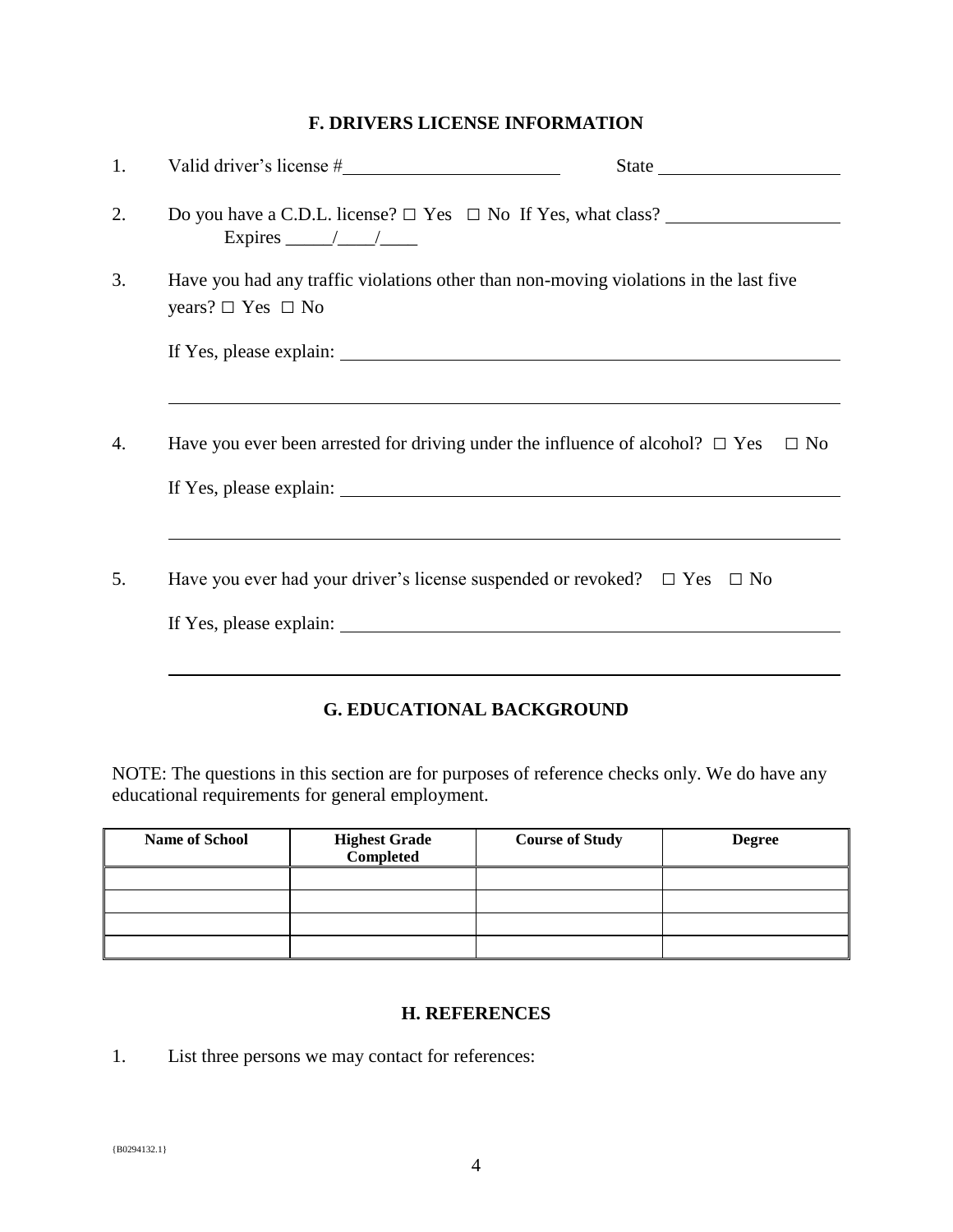| <b>Name</b> | <b>Address</b> | Telephone |
|-------------|----------------|-----------|
|             |                |           |
|             |                |           |
|             |                |           |

### **I. OTHER SKILLS OR ABILITIES**

List all the abilities, skills and qualifications which you have which you believe might be useful in employment with us.

Your signature below signifies acceptance of the following:

- 1. The information set forth in this application is true and correct. I understand that any false or erroneous statements or information set forth in this application may be considered by the Company as sufficient cause for rejection of this application or for dismissal from employment if employed.
- 2. This application for employment will be considered active for 30 days or until the position for which you are applying has been filled, whichever comes first. At that time, this application will expire. If you wish to be considered for employment after the expiration of your application you must complete a new application form.
- 3. All employment offered by the Company, unless reflected in a written contract signed by an authorized Company official, is employment-at-will. This means the employment relationship may be severed at any time, for any reason, with or without cause, by either party, whenever the severing party deems it to be in his/her/its best interests.
- 4. I understand that the first ninety (90) days of any employment is on a strictly trial basis and the management of the Company may at any time, without or with cause, terminate my employment during this period.
- 5. I authorize the Company to make any investigation of myself or my previous employment (except for any I may have stated above as employers not to contact). You are further advised that you have the right to a disclosure as to the nature and scope of this investigation and that you may obtain such by making written request to the Company.
- 6. I fully understand and agree that should I enter the employ of the Company, I am not to, and will not at any time, communicate or reveal any of the business of the Company or any information or records or files of the Company or the matters contained therein, to unauthorized personnel within the Company, nor to anyone outside the Company. I also understand that any violation of the foregoing shall be sufficient grounds for termination of my employment.